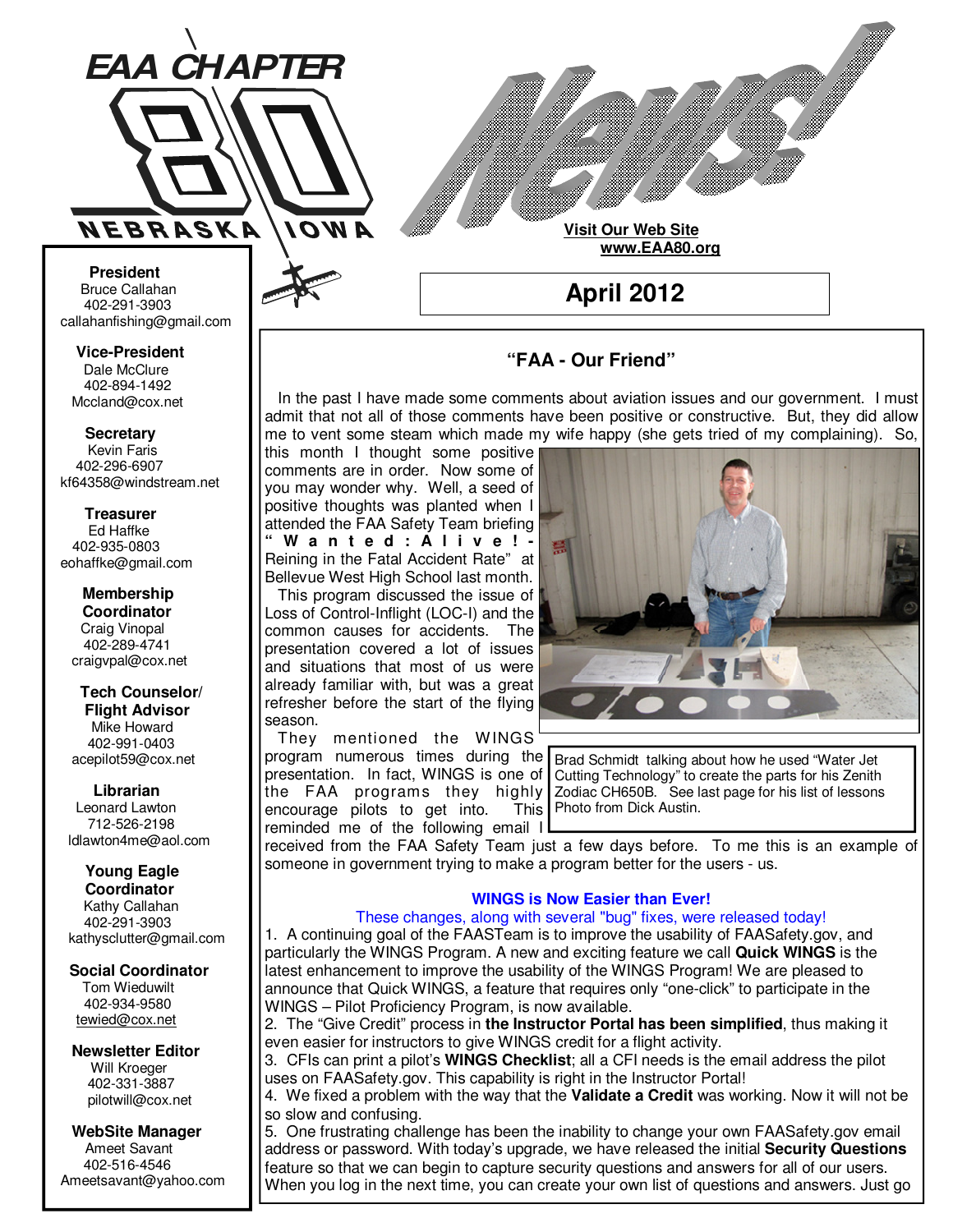| to your My Preferences page and click on the Email &<br>Password tab. In the second phase of this project, to be<br>released in the very near future, we will provide you the ability<br>to change your email address or password simply by answering<br>your security question.<br>The 2012 Safety Standdown (http://www.faasafety.gov/<br>standdown/) page is now available from the Hot Topics area on<br>FAASafety.gov. Check it out and visit one of the 2012 Safety<br>Standdown activities in your area.<br>My note: You can get to the Online Courses offered by the FAA<br>Safety team from the above website by clicking on "Courses".<br>There are many free courses to choose from and some with a<br>cost. I highly recommend you check it out. I applaud the FAA<br>for the efforts they have put into the Safety Team.<br>Will Kroeger | May 5&6th Sound of Speed Airshow<br>St. Joseph, MO<br>May 6th<br>Fly-in (B) 7-11<br>Red Oak, IA<br>Sioux City, IA<br>May 27<br>Fly-in & Car show SUX 8-4<br>Midamericaairmuseum.org<br>May 31- Jun 3 National Biplane Fly-in<br>Junction City, KS<br>June 2nd Fly-in (B) 8-11<br>Council Bluffs, IA<br>June 2nd Great Planes on the Great Plains<br>Fly-in (B)(L) www.flyhays.com<br>Hayes, KS<br>June 3rd Fly-in (B) 630-1030<br>Audubon, IA<br>June 7-10 WACO Club Fly-in<br>Maryland Heights, MO<br>June 15-16 Swedish Days Fly-in (D) (B)<br>Holdrege, NE<br>Friday BBQ 5pm; Sat (B) 7am.<br>June 16th 3rd Annual Fly-in (B) 7-12<br>Chariton, IA<br>June 16th 6K9 Fly-in (B) 7-10<br>Keosauqua, IA<br>June 16th Fly-in (L)<br>Beatrice, NE |
|-------------------------------------------------------------------------------------------------------------------------------------------------------------------------------------------------------------------------------------------------------------------------------------------------------------------------------------------------------------------------------------------------------------------------------------------------------------------------------------------------------------------------------------------------------------------------------------------------------------------------------------------------------------------------------------------------------------------------------------------------------------------------------------------------------------------------------------------------------|-------------------------------------------------------------------------------------------------------------------------------------------------------------------------------------------------------------------------------------------------------------------------------------------------------------------------------------------------------------------------------------------------------------------------------------------------------------------------------------------------------------------------------------------------------------------------------------------------------------------------------------------------------------------------------------------------------------------------------------------------|
| <b>April Meeting Time &amp; Location</b>                                                                                                                                                                                                                                                                                                                                                                                                                                                                                                                                                                                                                                                                                                                                                                                                              | Jun 16-17 Nebraska Airfest & State Fly-in<br>Norfolk, NE<br>www.nebraskaairfest.com<br>Harlan, IA<br>June 17th 67th Annual Fly-in (B) 7-11                                                                                                                                                                                                                                                                                                                                                                                                                                                                                                                                                                                                      |
| This month's meeting is Monday April 9th at 7PM at<br>Hangar One at Millard airport in Omaha. The airport is still<br>located on South 132nd Street between Q and Harrison.<br>See ya there.<br>$April$ Program.<br>We have managed to convince Omaha Approach to send<br>someone to speak to our group. Kelly Knight might talk<br>about their procedures, how pilots can make their job<br>easier, past area emergencies, and safety concerns that<br>they have for general aviation in the area. Also, if you<br>have always wanted to ask them a question, now may be<br>the time.                                                                                                                                                                                                                                                                | Have you read the Nebraska Department of<br>Aeronautics bi-monthly newsletter PIREPS lately? If<br>not, you are missing some interesting stuff. If you had<br>read the Feb/Mar 2012 copy you would know that Council<br>Bluffs now has a LSA SportCruiser for rent. Or read the<br>stories of the latest Inductees into the Nebraska Aviation<br>Hall of Fame. Go to www.aero.state.ne.us and click on the<br>"Get PIREPS here!" line on the bottom of the page to look<br>at past issues. You can also click on "PIREPS" on the top<br>of the page to subscribe.                                                                                                                                                                               |
| It is with sadness that I inform everyone of the passing of<br>long time member Lonnie Davis. He passed away on<br>the morning of March 14th. He had some health issues in<br>the past and was not able to attend meetings on a regular<br>basis but enjoyed them when he was able to attend.<br>Please keep Judy in your prayers and thoughts.                                                                                                                                                                                                                                                                                                                                                                                                                                                                                                       | Fees for digital charts. The FAA will decide this month if<br>they will charge for digital sectional and other charts now<br>provided online. The FAA's justification for charging for<br>charts is, "Safety." Ok, I am going to stay positive and<br>await their decision.<br><b>FLY-OUT:</b> Craig Vinopal has started an email list of those<br>Chapter members who would like to be notified of any<br>upcoming FLY-OUT events. What is a FLY-OUT? Well,<br>they are occasions (or good excuses?) when pilot and                                                                                                                                                                                                                            |
| EVENTS: (B) - Breakfast / (L) - Lunch<br>1st Sat<br>Chapter 1055 (B) (0800-1000)<br>York, NE<br>Chapter 569 (B) (0800-1000)<br>3rd Sat<br>Crete, NE<br>Apr 14th<br>Iowa State Flying Cyclones<br>Annual Fly-in (B) 7-12<br>Ames, IA<br>CAIP Fly-in (B) 8-12<br>Council Bluffs, IA<br>Apr 14th<br>See attached flyer.<br>Chili fly-in (L) 11-2<br>Fort Dodge, IA<br>Apr 21st<br>K-State University fly-in (B) 7-10<br>Salina, KS<br>Apr 21st<br>& tour of university<br>Webster City, IA<br>Fly-in $(B)$ 7-11<br>Apr 28th<br>Annual Arbor day Fly-in (B) Nebraska City, NE<br>Apr 29th                                                                                                                                                                                                                                                                 | passenger members get together to fly to a regional airport<br>for lunch, dinner, and adventure. Periodic FLY-OUTs are<br>coordinated by Mike Howard. If you haven't already,<br>please email Craig if you are interested in getting on this<br>list.                                                                                                                                                                                                                                                                                                                                                                                                                                                                                           |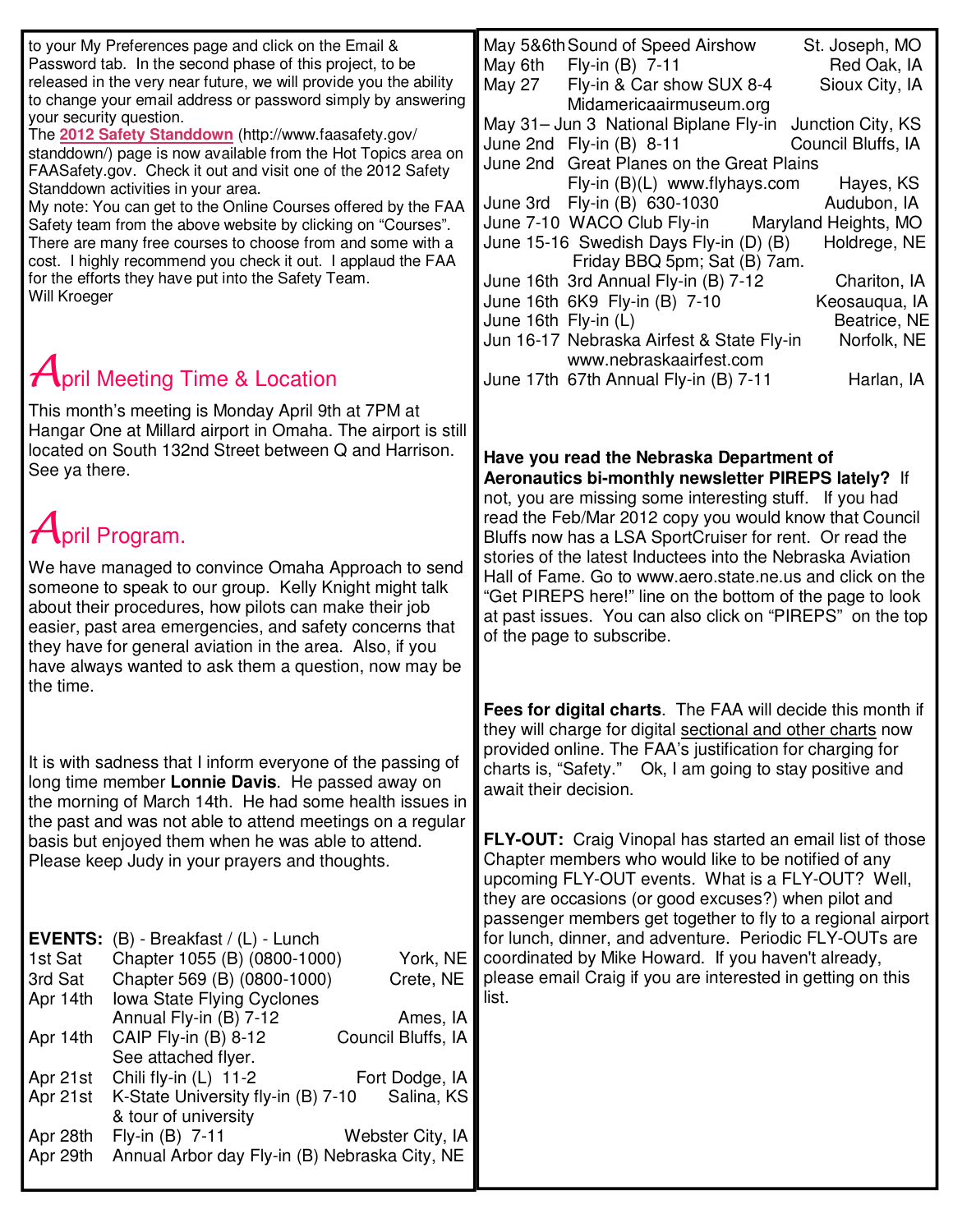#### **EAA Chapter 80 Official Minutes March 12, 2012**

The Chapter 80 EAA meeting was held at the Millard airport in the facilities of Hangar One. The meeting was called to order by Vice-President Dale McClure at 7:00 PM. There were 41 members and 2 guests present.

The minutes of the February meeting were accepted.

**Treasurers Report:** Ed Haffke reports we have about what we had last month, approximately \$8900.00 in the bank. Ed did not give a formal report.

**Young Eagles:** No report at this time.

**Membership Coordinator:** Craig Vinopal reported 85% of our members have paid. He will call the unpaid members. **Tech Counselor:** Mike Howard stated there is nothing new.

**Old Business:** T.W. asked about the status of the Wahoo Hangar lease. The building is supposed to be re-roofed by the Airport Authority this year. T.W. stated it needs more maintenance and perhaps we could schedule a work day. Vince Robertson and Ward Combs have both paid their rent on the hangar.

**New Business:** Treasurer Ed Haffke reported we could save \$500.00 a year on hangar insurance if we remove the television and couch. The consensus was to remove those items. After some discussion it was suggested we have a work day at the Wahoo Hangar on April 14<sup>th</sup>.

T.W. made a report on the Chapter 80 special tools and discussed a few of them.

It was announced we will need a newsletter editor and a website person in the near future.

It was also discussed that cookies and soft drinks each cost about \$15 per meeting. It was the general opinion that the cookies could be eliminated.

**Builders Reports:** Doug Humble reported there will be a building project day on March 31. Members are encouraged to visit any or all of these projects.

Doug Humble - Thatcher CX4 **(8:30 am to 11:30 am)** 

4322 N. 153rd St. Omaha NE (H) 402-572-1702 (C) 402-250-9075

Tom Mann - Long EZ **(8:30 am to 11:30 am)** 

4304 N. 153rd St. Omaha NE (H) 402-391-6430 (C) 402-689-9987

Craig Vinopal – Sonex **(8:30 am to 11:30 am)** 

17008 Decatur St. Omaha NE (H) 402-953-2268 (C) 402-289-

Chris Halfman - RV-7A **(8:30 am to 3:00 pm)** 

9917 Idora St. LaVista NE 68128 (H) 402-618-3148 (W) 402-398-7854

Dick Harriman – Waiex **(8:30 am to 3:00 pm)** 

1210 Royal dr., Papillion (1/2 block East of 84th St. and Cary St) (H) 402-339-2743 (C) 402 871-8115

Bob Condrey – RV10 **(8:30 am to 3:00 pm)** 

53536 Elrod Rd. Glenwood IA (H) 712-527-2924 (C) 402-651-0402

**Raffle:** Doug Humble won the raffle and half of \$38.00

#### **Website:** www.eaa80.org

**Program:** Brad Schmidt presented an excellent program on building a Zenith Zodiac. Brad converted the Zenith plans to a digital model using Cad and then had his parts cut to extreme accuracies using water-jet technology. This technology uses 60,000 PSI water to do the work. See www.homebuilthelp.com or Stone Enterprises for more.

The meeting adjourned at 8:26 PM.

Kevin Faris, Secretary

**For sale 1/4 ownership in a 1956 Cessna 172** four seat plane. Aircraft is hangared at Millard-(MLE). Aircraft has an STC for autogas. Share cost is \$7500.00, hourly rate is \$25.00 dry. Hangar rent (\$150.00 a mo.) and insurance (\$750.00 approx.yr.) are shared between 3 owners (for now). An ideal trainer/first aircraft or time builder. If interested, call Ken Bahr at 402-559-0133.

## **Possible Cessna 195 Partnership Opportunity!**

Have you always dreamed of owning a timeless radial engine, tail wheel, 5 seat aircraft? Me too! I am considering starting a 3 or 4 person partnership in a Cessna 195 that would be based in Plattsmouth, NE (KPMV). The candidate aircraft would be a well maintained and fully IFR capable 195B. The up front cost would be approximately \$25/k per member, \$150/mo/ea fixed cost and \$150/hr wet variable cost. Members would need airplane single engine land, high performance and tail wheel endorsement with 200+ hours total and 40+ hours of tail wheel time (pending insurance approval). If interested, contact Brian Peterson brian@epetersons.com 402- 960-0011

#### **\*\*\*J3 CUB for sale\*\*\***

An Oklahoma 1946 J 3 Cub. It was built on August 7, 1946 and was the 7th one off the line in Oklahoma city, Oklahoma. The rebuild project is 98% complete airplane with many spare parts. It comes with an A65 continental engine (minus the cylinders) and a lot of spare parts. Asking \$15,000. Want the Cub to go to a good home - someone that loves cubs and doesn't intend to build it for resale. **For more info contact Jan Daniels at:** Home: 402-493-0789 Cell: 402-670-2375

**Or her son Deny at: Pittsspecial1972@yahoo.com CELL: 386-847-4037 (leave a message)** 

## **Tail/Strobe Light for Sale.**

Bob Cartwright has a Whelen A500A Tail/Strobe light with a Aeroflash Power Supply 152-0007 that was removed from a RV-7 for sale. New \$250, for sale at \$125. See it at the February meeting or call him if you can not wait.